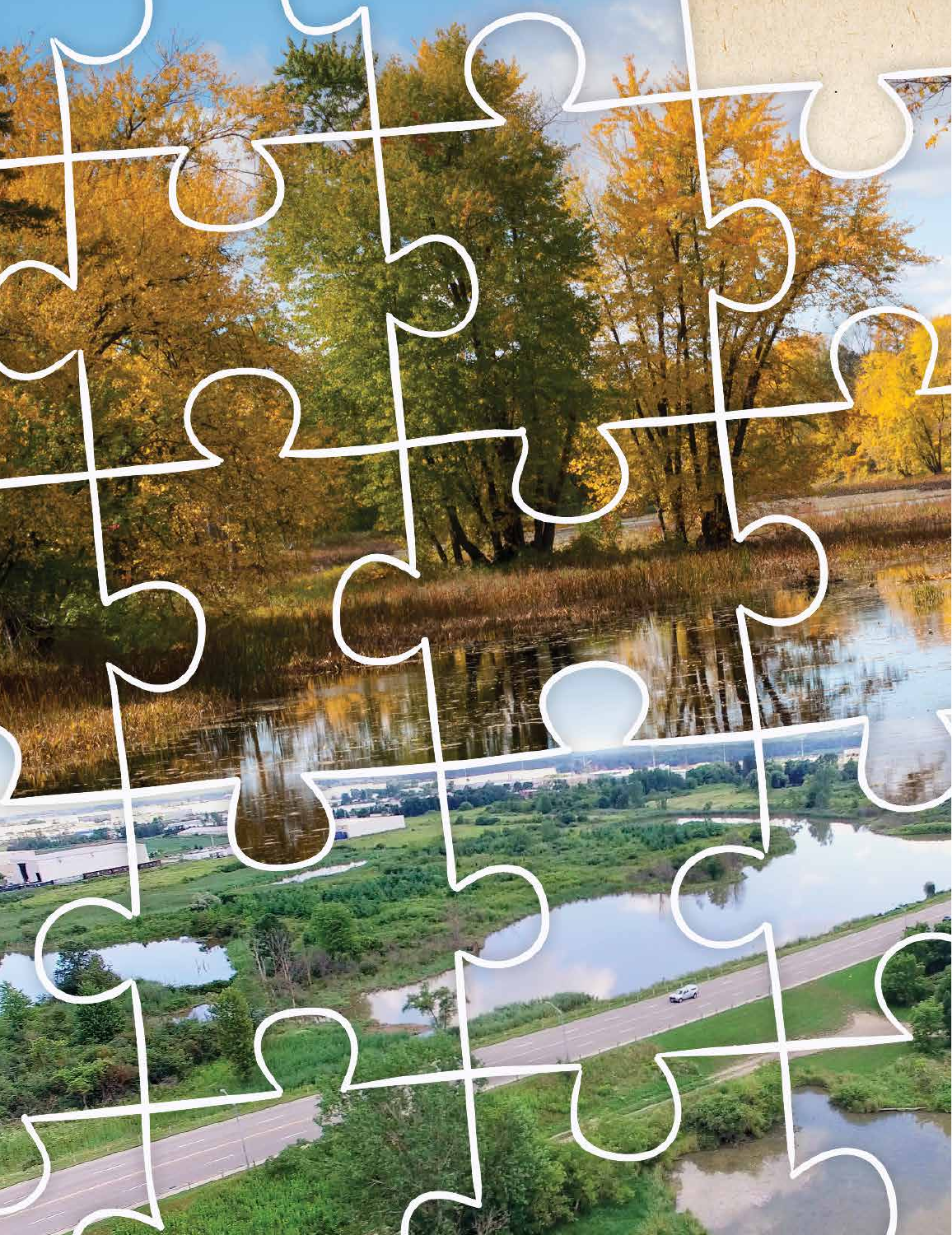# **WOODSTOCK** MODEL THE

A PROACTIVE VOLUNTEER GROUP, AN EXPERT NON-PROFIT, A DILIGENT REGULATOR AND A FORWARD-THINKING COUNCIL PIECE TOGETHER THE PEOPLE AND PLANS TO REGENERATE THEIR REMARKABLE URBAN WETLANDS. IT'S PAYING OUT IN THE ONLY GREEN THAT TRULY MATTERS.

*by* julie pollock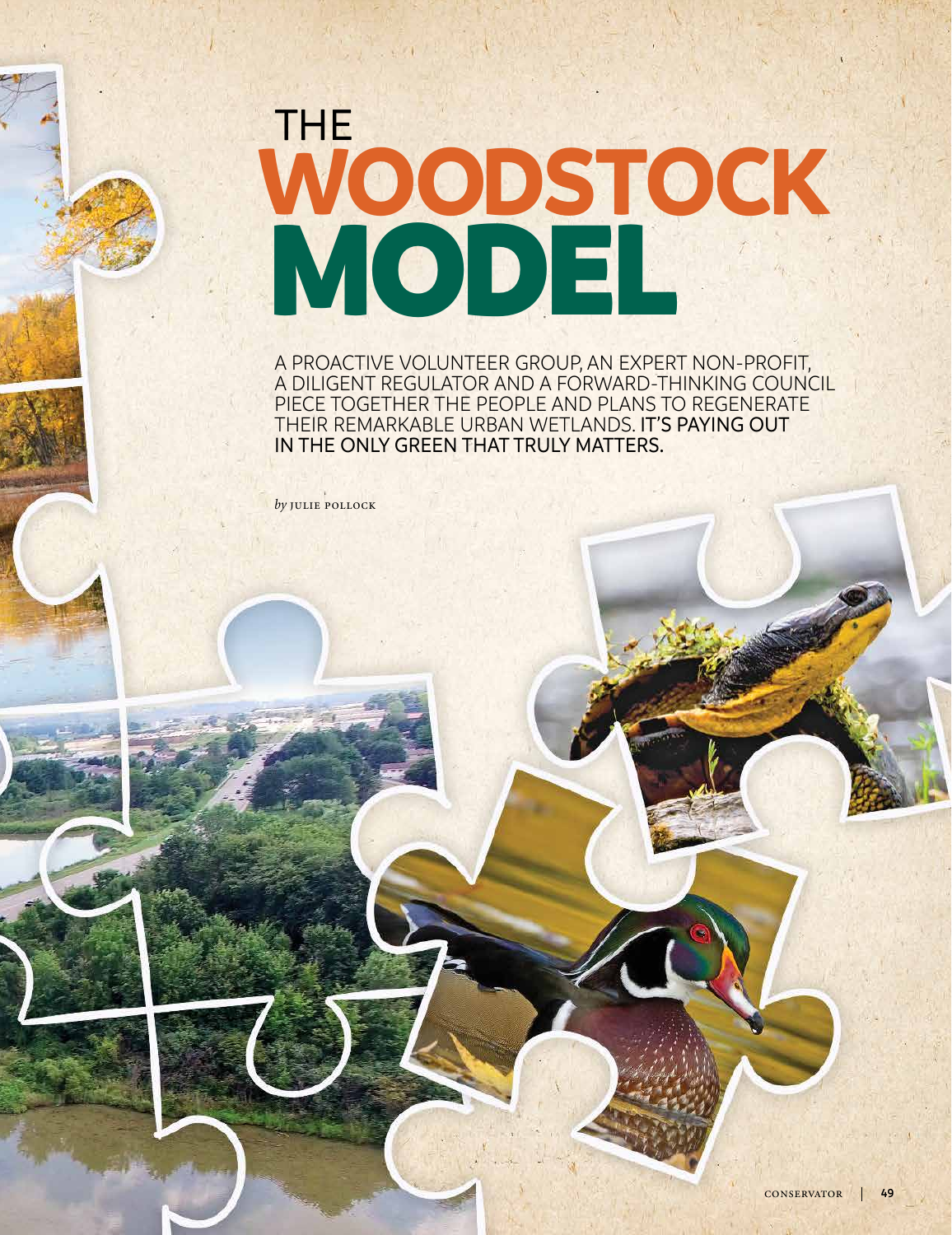*Through restoration work by DUC and its partners, Cedar Creek has reverted to its original watercourse and its bed has been strewn with rocks and logs that shade fish and give turtles places to bask.*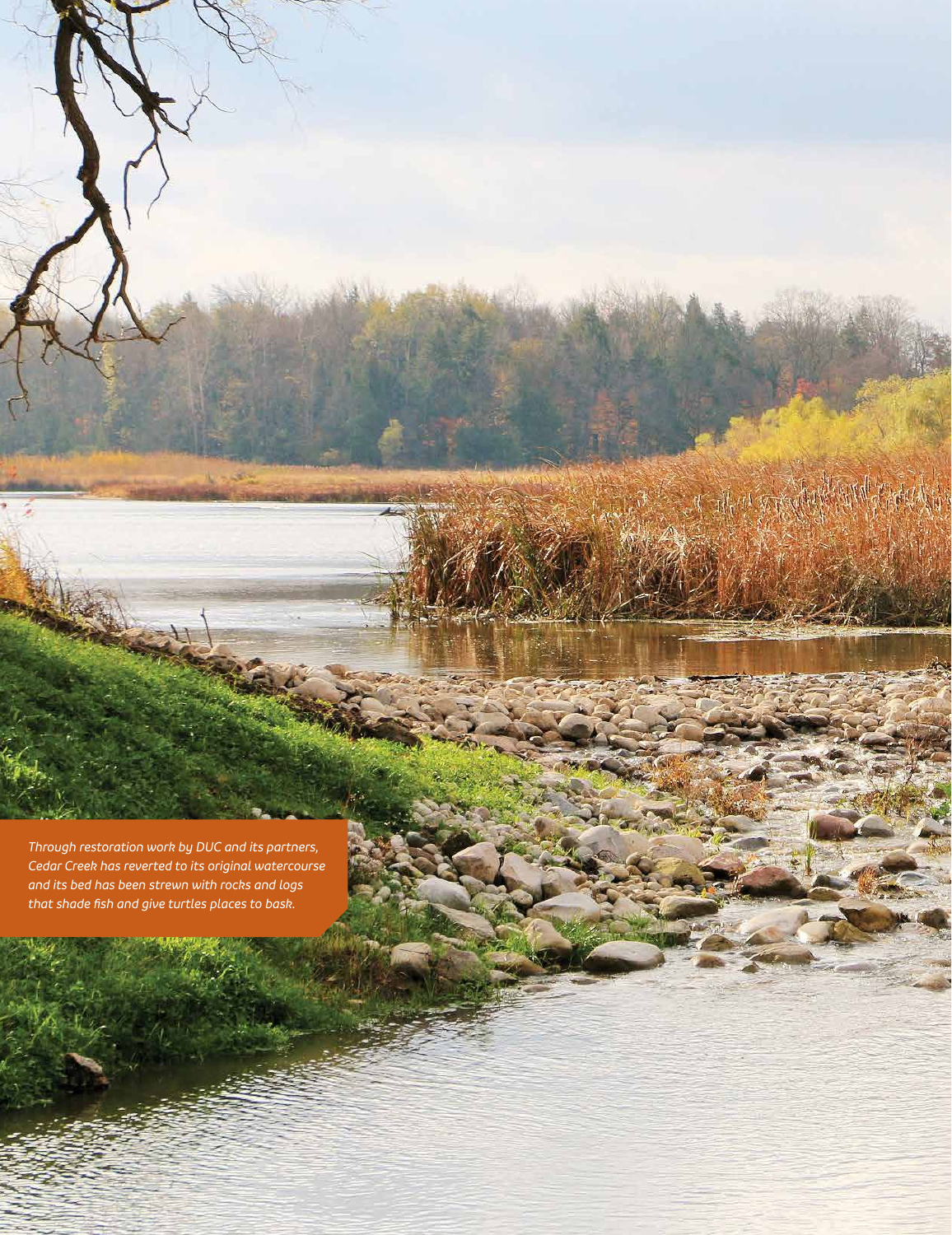

LEFT : © UPPER THAMES RIVER CONSERVATION AUTHORITY

oodstock is a city of about 40,000 people, located in Oxford County on a busy transportation corridor in southern Ontario. With several large employers in town, it's a place where people want to live. **W**<br>But it sta

But it started small, when two villages, Blandford and Town Plot, came together in the mid-1800s. The settlements were divided by a spring-fed swamp and the town grew up around it. The waterways that still run through the city today are part of the headwaters of the Thames River.

So, what happens in Woodstock's watersheds does not stay there. The Thames River winds its way southwest across a prosperous agricultural landscape—including the City of London, nearly 400,000 strong—before entering Lake St. Clair and the Great Lakes system.

"Woodstock is very successful at attracting development," says Phil Holst, a Ducks Unlimited Canada (DUC) director and lifelong resident of Oxford County. "This watershed is being steadily urbanized but, thanks to planning, our grandchildren will stay connected to the urban creeks and wetlands, reaping the health benefits of clean water and time spent in nature."

#### **What do you need to green the heart of a city?**

For Woodstock, it took years of planning and partnerships among Stewardship Oxford, DUC, the Upper Thames River Conservation Authority, Oxford County and the City of Woodstock to restore these wetlands to their full potential. Add to this successful mix years of work by Holst, creating momentum for large-scale changes.

Roger Boyd chairs Stewardship Oxford, a volunteer-based council that connects landowners with conservation programs. "Getting a rehabilitation project started takes the right mix of political will, statutory approval, community engagement and volunteer support. With the patient yet dogged persistence of Phil Holst, mainly, we're on our way to a much more interesting place."

## **Woodstock's Triple Crown: A how-to of urban watershed renewal**

Jeff Krete oversees DUC's projects in south-central Ontario. "We've been working in Oxford County for the past couple of decades," says Krete. "Woodstock sets an example of what can be done with restoration work planned over years."

Recently, Krete has worked with the Woodstock partners on large, publicly owned sites including a series of wetlands on the Thames River, the Hodges Pond renewal, and the latest project: restoring Brick Ponds, an urban brownfield.

"Public projects pull people together," says Krete. "Phil has often led the way, backed by DUC's expertise and funding support. It's really just the beginning, but it's a good start toward sustainable water quality in these watersheds."

#### *<b>O* Brick Ponds

In the mid-1800s, Brick Ponds was mined for clay to make red bricks that built the town, including heritage buildings like Old St. Paul's Church. As decades passed, the resulting wetlands deteriorated and dense stands of invasive reeds, called phragmites, squeezed out native vegetation.

Roger Boyd commuted past Brick Ponds for nearly 20 years. "I saw many changes over that time," notes Boyd. "Early on, a controversial subdivision intruded on one corner of the property, removing plant cover and destroying a known blue-winged teal nesting site. Runoff often turned the water brown. Phragmites became common along the pond margins and turtles were routinely crushed crossing the busy thoroughfare."



In 2018, Woodstock's city council voted unanimously to support the Brick Ponds renewal and one of the largest urban wetlands in Canada began a journey from brownfield to gathering place. This summer, work commenced to reshape the degraded basin into shallow wetlands that help to filter water, shelter wildlife and retain spring floodwaters.

"Recently, I saw Caspian terns circling there," says Boyd. "Even before the restoration, herons and egrets hunted whenever there was open water and all kinds of waterfowl staged there in migration seasons."

#### c **Hodges Pond & Cedar Creek**

It's been a couple of years since a former millpond just south of Woodstock was restored, prompting the recovery of Cedar Creek, a small tributary of the Thames River.